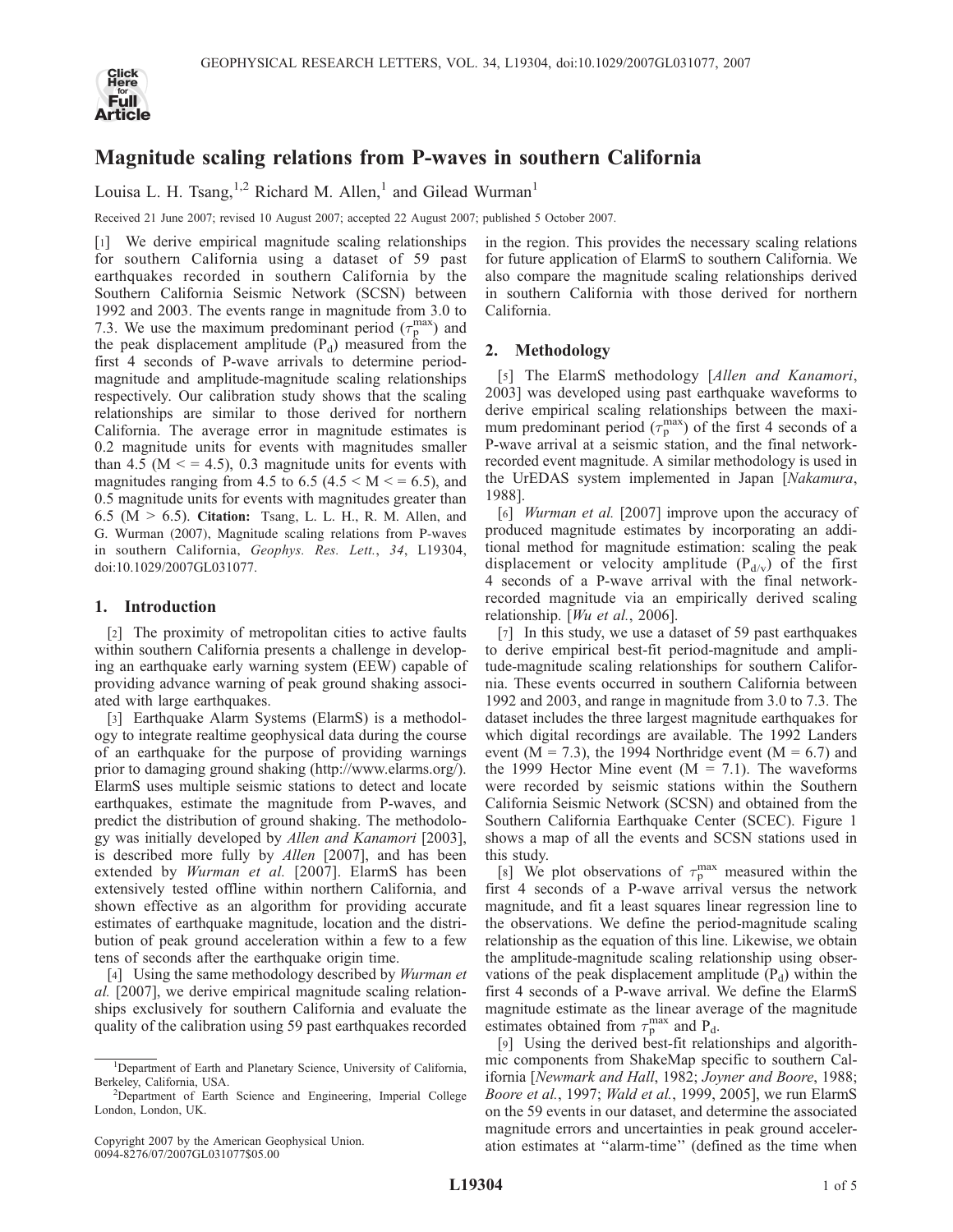

Figure 1. Map showing the location of the 59 earthquakes (circles) and Southern California Seismic Network (SCSN) stations (squares) used in this study.

4 seconds of data is available from 4 different channels), in order to evaluate the quality of the calibration.

### 3. Results

#### 3.1. Period-Magnitude Scaling Relationship

[10] We obtain the following best-fit relationship between  $\tau_{\rm p}^{\rm max}$  in the first 4 seconds of a P-wave arrival at a station, and the event magnitude:

$$
M = 6.36 + 6.83 \log_{10} \left( \tau_p^{\text{max}} \right) \tag{1}
$$

[11] The solid line in Figure 2a shows a plot of this relationship through the maximum predominant period observations from the 59 events used for the calibration. The variance of the observed  $\tau_p^{\text{max}}$  values from the best-fit line is 0.0228 log units in period.

#### 3.2. Amplitude-Magnitude Scaling Relationship

[12] We obtain the following best-fit relationship between  $P_d$  in the first 4 seconds of a P-wave arrival at a station, and the event magnitude:

$$
M = 1.24 \log_{10}(P_d) + 1.65 \log_{10}(R) + 5.07
$$
 (2)

where R is the distance between the station and the epicenter, in kilometers. Here the variance between observed  $P_d$  and the model is 0.134 log units in amplitude. The solid line in Figure 2b shows a plot of this relationship through the peak displacement observations from the 59 events used for the calibration. Using this relation to estimate magnitude in a realtime early warning environment requires a good estimate of the epicentral distance and therefore the event location. This does not cause a problem when using the dense regional networks in California as multiple stations have usually triggered by the time of the first magnitude estimate.

#### 3.3. Quality of the Calibration

[13] The average magnitude error using  $\tau_{p}^{\max}$  observations from a single seismic station is 1.1 magnitude units. This is greater than an average error of 0.4 magnitude units that we find using the peak displacement amplitude  $(P_d)$ observations from a single station. Figure 3 shows a scatter plot of ElarmS magnitude versus network-recorded magnitude ( $M_{\rm w}$  or  $M_{\rm L}$ ). The dashed line on the plot represents a



Figure 2. Plot of (a) maximum predominant period vs. network magnitude and (b) peak displacement amplitude vs. network magnitude for all 59 events (each peak value has been corrected to an epicentral distance of 1 km). Each point represents an individual station measurement using the first 4 seconds of a P-wave arrival. The solid line in each of the plots shows the best-fit linear scaling relation. The dashed line in each of the plots shows the respective scaling relationships derived for northern California [Wurman et al., 2007].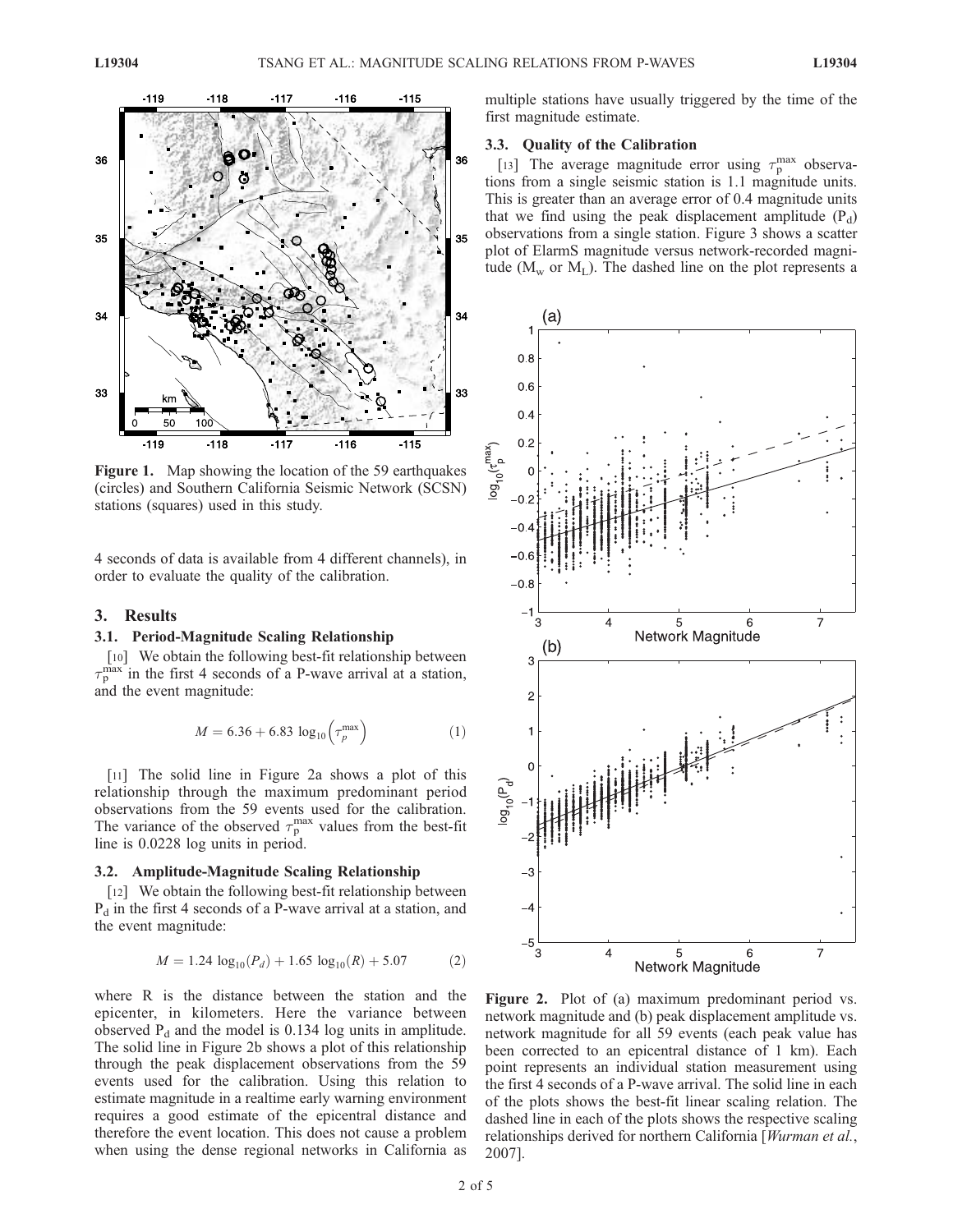

Figure 3. Plot of ElarmS magnitude estimate vs. networkrecorded magnitude (in  $M_w$  or  $M_L$ ) for all 59 earthquakes. The triangles represent magnitude estimates using the maximum predominant period  $(\tau_p^{\text{max}})$  observations, the squares represent the magnitude estimates using the peak displacement amplitude  $(P_d)$ , and the circles represent the magnitude estimates calculated by averaging magnitudes estimated using  $\tau_p^{\text{max}}$  and P<sub>d</sub>, for each earthquake.

1:1 relationship between the estimated magnitude and the observed magnitude. We can therefore evaluate the accuracy of the ElarmS magnitude calibrations by analyzing the scatter of the observation points about this line. The triangles plotted on Figure 3 show the magnitude estimates from  $\tau_p^{\text{max}}$ . They show little scatter for small events (M < = 4.5), but more scatter for events with magnitudes greater than 4.5. The squares in Figure 3 represent the magnitude estimates from  $P_d$ . They lie remarkably close to the plotted dashed line when event magnitudes are smaller than 5.5. However, at magnitudes larger than 5.5, more scatter occurs. Joint  $\tau_p^{\text{max}}$  and P<sub>d</sub> magnitude estimates are plotted

as circles in Figure 3. The scatter in the combined ElarmS magnitude is significantly less than that of  $\tau_p^{\text{max}}$  and P<sub>d</sub> magnitude estimates individually, at a given networkrecorded magnitude. This justifies using both estimators to provide the most accurate estimate of the earthquake magnitude.

[14] For small events (we define these as events with  $M \leq 4.5$ , the average error in ElarmS magnitude estimates is 0.2 magnitude units. For moderate-sized events  $(4.5 < M < 6.5)$ , this error is slightly larger: 0.3 magnitude units. This is reflected by the greater scatter in Figure 3 at larger magnitudes. Since we are primarily concerned with the accuracy in parameter estimates of large earthquakes, which potentially cause the most socio-economic damage in cities, we evaluate the accuracy of the calibration for the three largest events in the dataset. In the case of the 1992 M7.3 Landers earthquake, the magnitude is underestimated by 1.0 magnitude units. The magnitude error is primarily due to the fact that there were only 2 stations to report  $\tau_p^{\text{max}}$ and  $P_d$  measurements within 100 km of the epicenter at the time of earthquake. We find the ElarmS magnitude error for the 1999 M7.1 Hector Mine earthquake to be lower: 0.5 magnitude units. For the 1994 M6.7 Northridge earthquake, despite the fact that only 2 stations were located within 100 km of the epicenter, the magnitude is only underestimated by less than 0.1 magnitude units. The average ElarmS magnitude error for these three large events is 0.5 magnitude units.

[15] ElarmS provides realtime predictions of peak ground acceleration (PGA), peak ground velocity (PGV), and Modified Mercalli Intensity (MMI) using a similar approach to that used by ShakeMap. Here we present only the errors for PGA due to space limitations, however, they are representative of the errors in PGV and MMI also. Figure 4 shows the error in PGA estimates for all 59 events. This is expressed as the log (PGA) error, which is calculated by subtracting the logarithm of the observed peak ground acceleration from the logarithm of the estimated peak ground acceleration. An error of 1 represents an overprediction of the peak ground acceleration by a factor of 10. The plots in Figure 4 show that the log (PGA) error decreases from an average error of  $-0.5$  initially (i.e. 1 second after event detection) (Figure 4a) to 0.0 at "alarm-time" meaning that the PGA estimates are centered on the true value (Figure 4b). The standard deviation of the



Figure 4. Histograms showing the error in peak ground acceleration (log (PGA) error) (a) initially (1 second after the first detected P-wave arrival) and (b) at ''alarm-time''(time when 4 seconds of data is available from 4 different channels).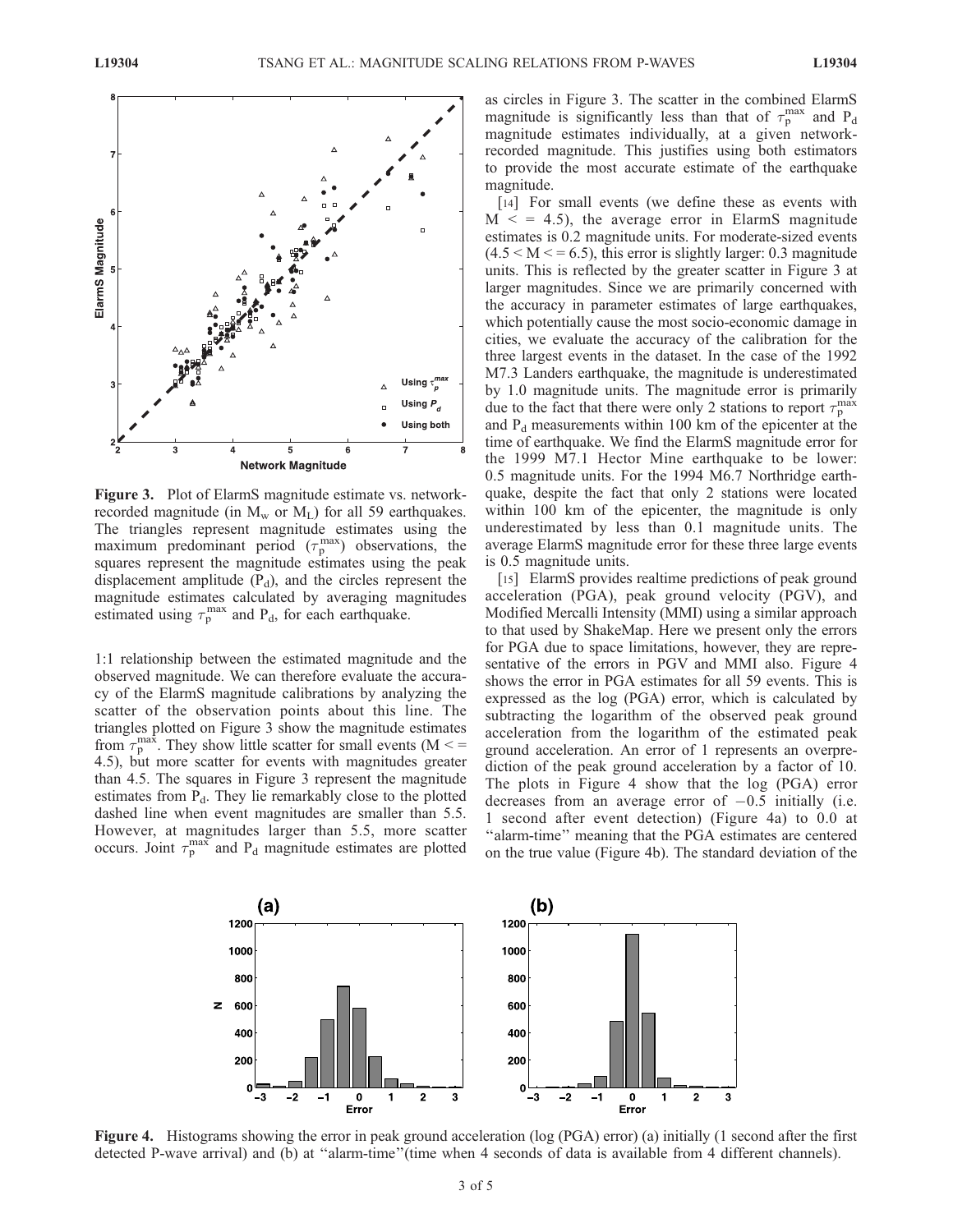error in the log (PGA) estimates is 0.8 initially, and decreases to 0.5 at ''alarm-time''. The log (PGA) errors associated with all three of the largest events at ''alarmtime'' were small. For the Northridge event, we find the average log (PGA) error to be  $-0.2$  with a standard deviation of 0.3 ( $-0.2 \pm 0.3$ ). This corresponds to an average underestimation of peak ground acceleration by a factor of 0.6. The log (PGA) errors for Landers and Hector Mine were less,  $(-0.1 \pm 0.2)$  and  $(0.0 \pm 0.2)$  respectively. It is worth noting that the PGA errors at ''alarm-time'' do not correlate with the size of the magnitude errors.

## 4. Discussion

[16] Figure 2a shows that compared to northern California, shorter maximum predominant periods (higher frequencies) are found within southern California, for any given network magnitude. While the slight difference in scaling slope between northern and southern California is statistically insignificant with this dataset, the difference in scaling offset is a statistically significant result, with greater than 99.99% confidence (Student-t value of 7.17 with 1760 degrees of freedom). Presently we are unsure of reasons for this, although fault rupture dynamics and regional crustal structure may play a role in explaining this observation. For the amplitude-magnitude calibration, we find that measuring the peak amplitude in displacement  $(P_d)$ yields the lowest errors for both velocity sensors and accelerometers. This therefore allows us to derive a single best-fit scaling relationship using  $P_d$  measurements only. By contrast, in northern California two individual amplitudemagnitude scaling relationships were necessary for velocity sensors and accelerometers; peak amplitude in displacement  $(P_d)$  was used for velocity instruments, whereas peak amplitude in velocity records  $(P_v)$  were used for accelerometers (for a full discussion to justify deriving scaling relationships for individual channels, refer to *Wurman et al.* [2007]). The lower errors associated with using peak amplitude in displacement in southern California may be attributed to the housing of accelerometers at stations located at lower noise sites. We speculate that the larger number of stations further from the coast in southern California are subject to less noise due to ocean waves and tides. Since we are able to obtain  $P_d$  measurements from both velocity sensors and accelerometers in southern California, we have a larger number of  $P_d$  data points on our scatter plot of  $P_d$  vs. network magnitude providing for a more robust fit. This ensures that we can obtain a well-constrained amplitude-magnitude scaling relationship. Figure 2b shows the similarity between the  $P_d$  amplitudemagnitude scaling relationships obtained for southern and northern California respectively.

[17] The dataset we use in this calibration study includes large magnitude events recorded by seismic networks when the density of station coverage was much lower than that of the present day. Hence the accuracy of rapid-magnitude estimates determined from ElarmS in this study would be further improved if we were able to include within our dataset large magnitude earthquake data recorded by a seismic network similar to today's station coverage density. This study therefore exemplifies the threshold accuracy of magnitude and peak ground acceleration estimates ElarmS

can provide for large magnitude earthquake events. We calculate that if a repeat Hector Mine-sized earthquake occurs along the Lavic Lake/Bullion fault, ElarmS could potentially provide the following warning times for populated cities at ''alarm-time'': 10 seconds for Barstow (located 75 kilometers from the epicenter); 20 seconds for Moreno Valley/Riverside (located approximately 104 kilometers away), and 30 seconds for downtown Los Angeles (located 190 kilometers away). The warning times given here indicate the amount of time available before the S-wave arrival, which is the earliest time at which peak ground shaking would occur. It should be noted that these times do not take into account delays due to transmission of data over seismic networks which would likely be a few seconds. The density of the seismic network in 1999 was similar to that of today, therefore these warning times are a good indication of the warning time ElarmS could provide.

# 5. Conclusions

[18] The results of our calibration study show that the scaling relationships between  $\tau_p^{\text{max}}$  and  $P_d$  measured from the first 4 seconds of the P-wave and earthquake magnitude are similar but not identical to those of northern California. Combining these scaling relations to determine the ElarmS magnitude estimate we find that the uncertainty for small magnitude events ( $M \le 4.5$ ) is 0.2 magnitude units. For  $4.5 < M < 6.5$  events the uncertainty is 0.3 and for M  $>$ 6.5 the uncertainty is 0.5. It is a challenge to estimate the accuracy for large events given the small waveform dataset available due to few events and fewer stations providing  $\tau_{\rm p}^{\rm max}$  and P<sub>d</sub> measurements at the time of the events. Errors in the peak ground acceleration estimates have a mean and standard deviation of  $(0.0 \pm 0.5)$  at "alarm-time". The errors for the three largest events were  $(-0.2 \pm 0.3)$ ,  $(-0.1 \pm 0.2)$  and  $(0.0 \pm 0.2)$  for Northridge, Landers and Hector Mine respectively. The errors are smallest for the most recent Hector Mine earthquake by which time many more stations were operating in southern California. For this earthquake 11 channels were providing data about the earthquake at ''alarm-time'' while only 4 were available for both Northridge and Landers.

[19] Given the present day density of station coverage in southern California, these magnitude scaling relationships can potentially provide rapid and accurate real-time magnitude and ground motion estimates for populated areas in epicentral regions. This would allow existing seismic networks to provide seconds to tens of seconds warning prior to damaging ground shaking.

[20] Acknowledgments. The authors thank Pete Lombard for assis-tance in incorporating ShakeMap algorithms for southern California into ElarmS. This project was made possible by an exchange program between the Department of Earth Science and Engineering at Imperial College London, and the Department of Earth and Planetary Science at University of California Berkeley. Support for this work was provided by USGS/ NEHRP grant 06HQAG0147.

#### References

- Allen, R. M. (2007), The ElarmS earthquake early warning methodology and its application across California, in Earthquake Early Warning Systems, edited by P. Gasparini, G. Manfredi, and J. Zschau, pp. 21-44, Springer, New York.
- Allen, R. M., and H. Kanamori (2003), The potential for earthquake early warning in southern California, Science, 300, 786-789.